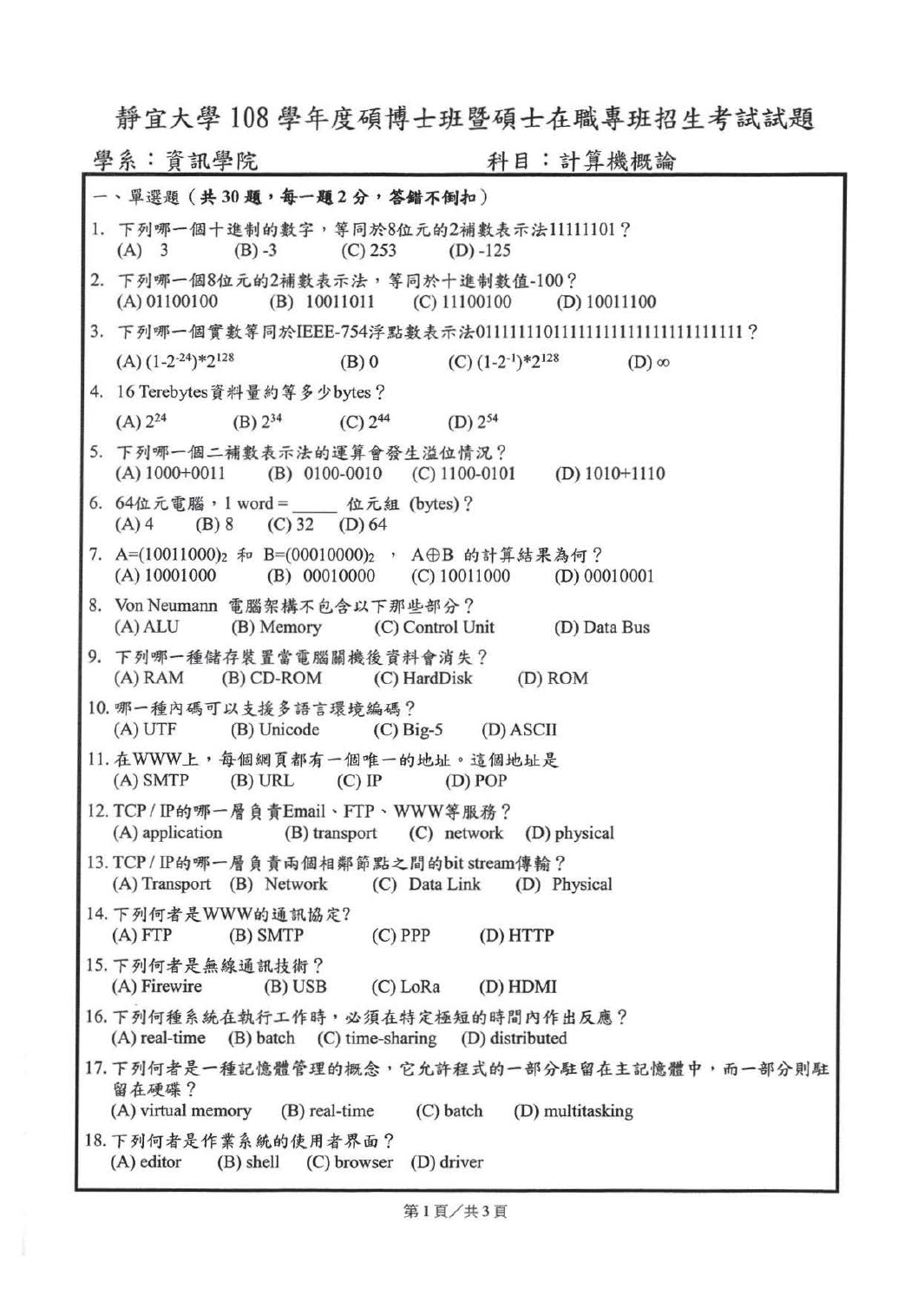靜宜大學 <sup>108</sup> 學年度碩博士班暨碩士在職專班招生考試試題

| 學系:資訊學院<br>科目:計算機概論                                                                                                    |
|------------------------------------------------------------------------------------------------------------------------|
| 19. 作業系統會對 process 的資源使用加上一些限制,以避免什麼問題?<br>(A) starvation (B) paging (C) synchronization (D) deadlock                  |
| 20. 下列何者不是作業系統?                                                                                                        |
| (A) iOS (B) Python (C) Unix (D) Android                                                                                |
| 21. 若f(n) = 16log n+8n+2, 則下列何者正確?                                                                                     |
| (A) $f(n) = O(n \log n)$ (B) $f(n) = O(n)$ (C) $f(n) = O(\log n)$ (D) $f(n) = O(n^2)$                                  |
| 22. 把M, A, R, Y 的四個元素依序放入一個堆疊結構中, 取出時的次序應為                                                                             |
| $(A) M, A, R, Y \quad (B) M, R, A, Y \quad (C) Y, R, A, M \quad (D) A, M, R, Y$                                        |
| 23. 使用以下哪種搜尋(search)技巧, 需要事先將資料進行排序。<br>(A) Sequential Search (B) Bubble Search (C) Binary Search (D) Insertion Search |
| 24. 在一鏈結序列(A Linked List)中, 每個元素包含<br>(A) only a link (B) data and a null (C) only data (D) data and a link            |
| 25. 在堆疊(STACK)操作中,甚麼動作可以將資料新增至堆疊頂端<br>(A) POST (B) PUSH (C) POLL (D) QUERY                                             |
| 26. 下列那一種資料結構適合用來計算後置式運算式?(A) 佇列 (B) 堆疊 (C) 堆積 (D) 雜湊表                                                                 |
| 27. 運算式a*(b+c)*d+e*(f+g)+h 的前置式為何?(A) ++**a+bcd*e+fgh (B) +*a+bc*d*e+fg+h (C)<br>$+$ **a+bcde*+fg+h(D)*a+bc*d+*e+fg+h  |
| 28. 假設變數A, B, C, D 的值分别為3, 4, 5, 6, 後置式「AB * C D + -」的計算結果應為多少? (A)<br>$1$ (B) 2 (C) 3 (D) 4                           |
| 29. 下列那一種函數隨n 之數值變大, 其函數值成長速率最快?                                                                                       |
| $(A)n^2$ (B) $\ln n$ (C) $2^n$ (D) $n \cdot \ln n$                                                                     |
| 30.若對堆疊執行下列的動作:push 1、push 2、pop、push 3、pop、 pop, 其輸出依序為何?                                                             |
| $(A)$ 321 (B) 123 (C) 231 (D) 132                                                                                      |
|                                                                                                                        |
| 二、填充題 (共10格,每一格2分,答錯不倒扣)                                                                                               |
| 1. (13.46875)10 的2進位表示法是 (1), 16進制表示法是 (2)                                                                             |
| 將01011010與10100101進行XOR運算,結果的16進位表示法是 (3)<br>2.                                                                        |
| 3. 32MB記憶體的電腦,其Address bus必須有多少 (4) bits,才能定址記憶體中的每一個byte                                                              |
|                                                                                                                        |
| IPv6 address 的長度有 ___ (6) __ 位元.<br>5.                                                                                 |
| 何種記憶體管理方案(memory management scheme) 會將程式切割成相同大小的pages, 而且<br>6.<br>在程式執行時,不需要將所有的pages都駐留在主記憶體中? (7)                   |
| 7. 將中置式A/B-(C+D) *E+A*C 轉換成後置式為 (8)                                                                                    |
| 8. 堆疊(STACK)是一種常見的資料結構,對於資料操作具備 (9) -in-First-out的排程                                                                   |